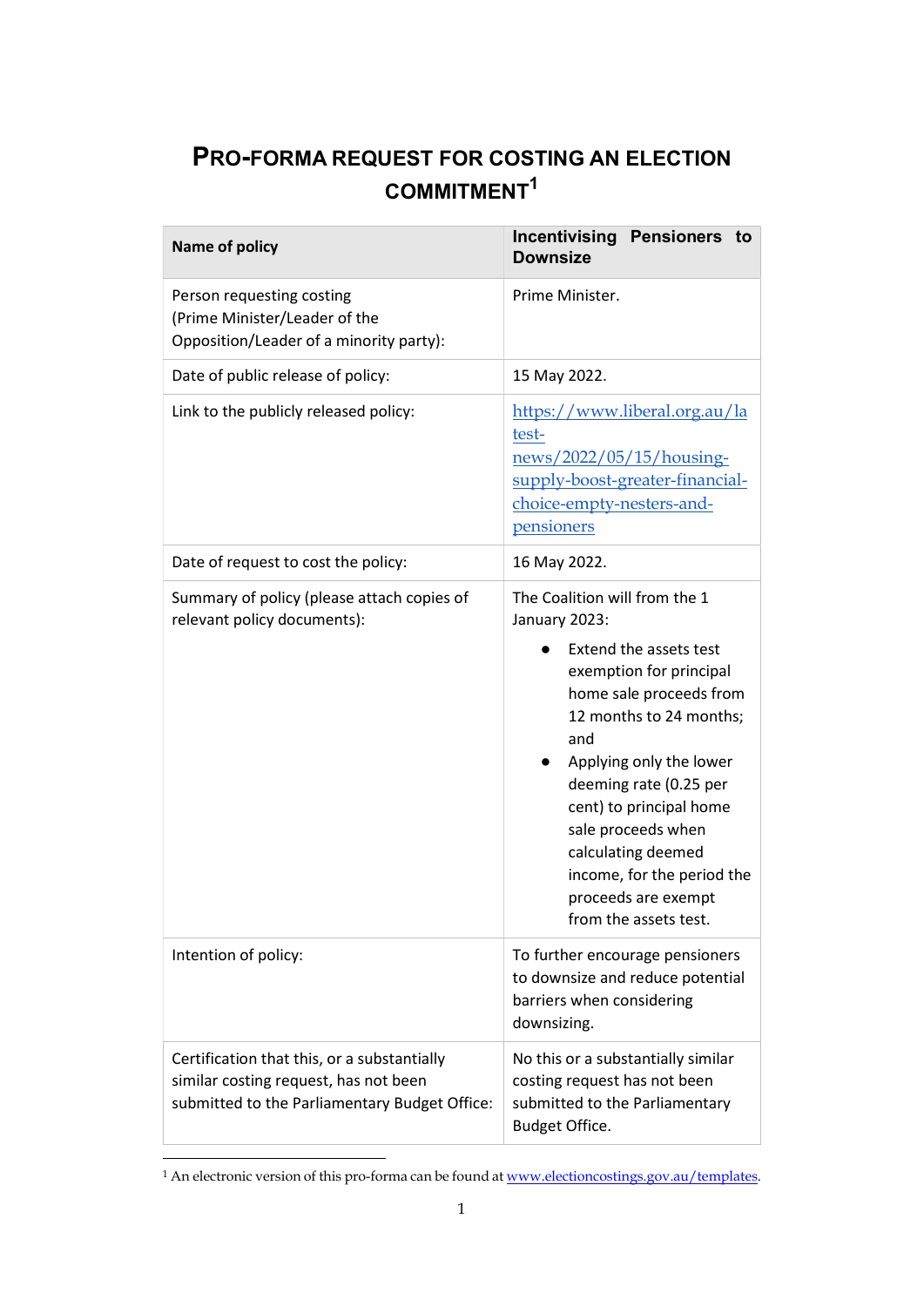Description of policy (note: where the request to cost a proposal differs from the announced policy, the costing will be on the basis of information provided in the costing request)

What are the key assumptions that have been made in the policy including:

| Is the policy part of a package?<br>If yes, list and outline components and<br>interactions with proposed or existing<br>policies.                            | No.             |  |
|---------------------------------------------------------------------------------------------------------------------------------------------------------------|-----------------|--|
| Where relevant, is funding for the policy to be<br>demand driven or a capped amount?                                                                          | Demand driven.  |  |
| Will third parties (for instance the<br>States/Territories) have a role in funding or<br>delivering the policy?                                               | Not applicable. |  |
| If yes, is the Australian Government<br>contribution capped, with additional costs<br>to be met by third parties, or is another<br>funding formula envisaged? |                 |  |
| Are there associated savings, offsets or<br>expenses?<br>If yes, please provide details.                                                                      | No.             |  |
| <b>Description of policy</b> (note: where the request to cost a proposal differs from the                                                                     |                 |  |

Description of policy (note: where the request to cost a proposal differs from the announced policy, the costing will be on the basis of information provided in the costing request)

What are the key assumptions that have been made in the policy including:

## (continued)

| Does the policy relate to a previous budget<br>measure?<br>If yes, which measure?                                                                                                 | Not applicable. |
|-----------------------------------------------------------------------------------------------------------------------------------------------------------------------------------|-----------------|
| If the proposal would change an existing<br>measure, are savings expected from the<br>departmental costs of implementing the<br>program? Will funding/cost require<br>indexation? | Not applicable. |
| If yes, list factors used.                                                                                                                                                        |                 |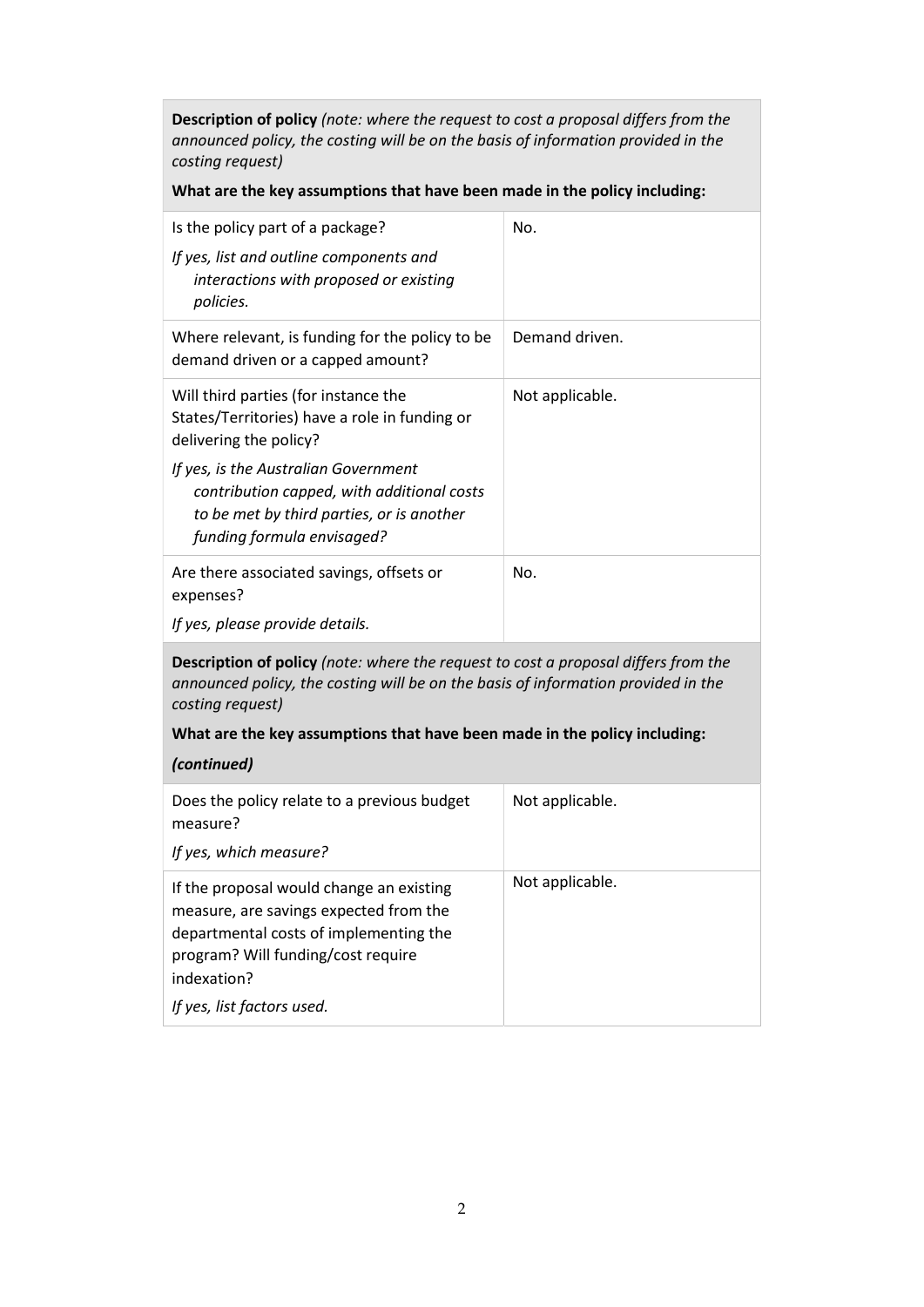| What are the estimated costs each year? Are<br>these provided on a cash or fiscal basis?                                                                                                                                     | 2022-23 \$9.3 million<br>2023-24 \$17.9 million<br>2024-25 \$16.7 million<br>2025-26 \$17.6 million<br>Cash basis.    |
|------------------------------------------------------------------------------------------------------------------------------------------------------------------------------------------------------------------------------|-----------------------------------------------------------------------------------------------------------------------|
| Are the revenue and/or expense costs likely to<br>be significantly different beyond the forward<br>estimates period?<br>If yes, why?                                                                                         | No.                                                                                                                   |
| What assumptions have been made in<br>deriving the expected financial impact in the<br>party costing (please provide information on<br>the data sources used to develop the policy)?                                         | Not applicable.                                                                                                       |
| Has the policy been costed by a third party?<br>If yes, can you provide a copy of this costing<br>and its assumptions?                                                                                                       | No.                                                                                                                   |
| What is the expected community impact of<br>the policy?<br>How many people or businesses will be<br>affected by the policy?<br>What is the likely take up?<br>What is the basis for these impact<br>assessments/assumptions? | To further encourage pensioners<br>to downsize and reduce potential<br>barriers<br>when<br>considering<br>downsizing. |
| Note: it will be up to the professional judgment of the relevant Secretary as to<br>whether these assumptions are adopted in a Treasury or Finance costing of the<br>policy.                                                 |                                                                                                                       |
| <b>Administration of policy</b>                                                                                                                                                                                              |                                                                                                                       |
| Who will administer the policy (for example,<br>Australian Government entity, the States,<br>non-government organisation, etc.)?                                                                                             | Department of Social Services and<br>Department of Veterans Affairs.                                                  |